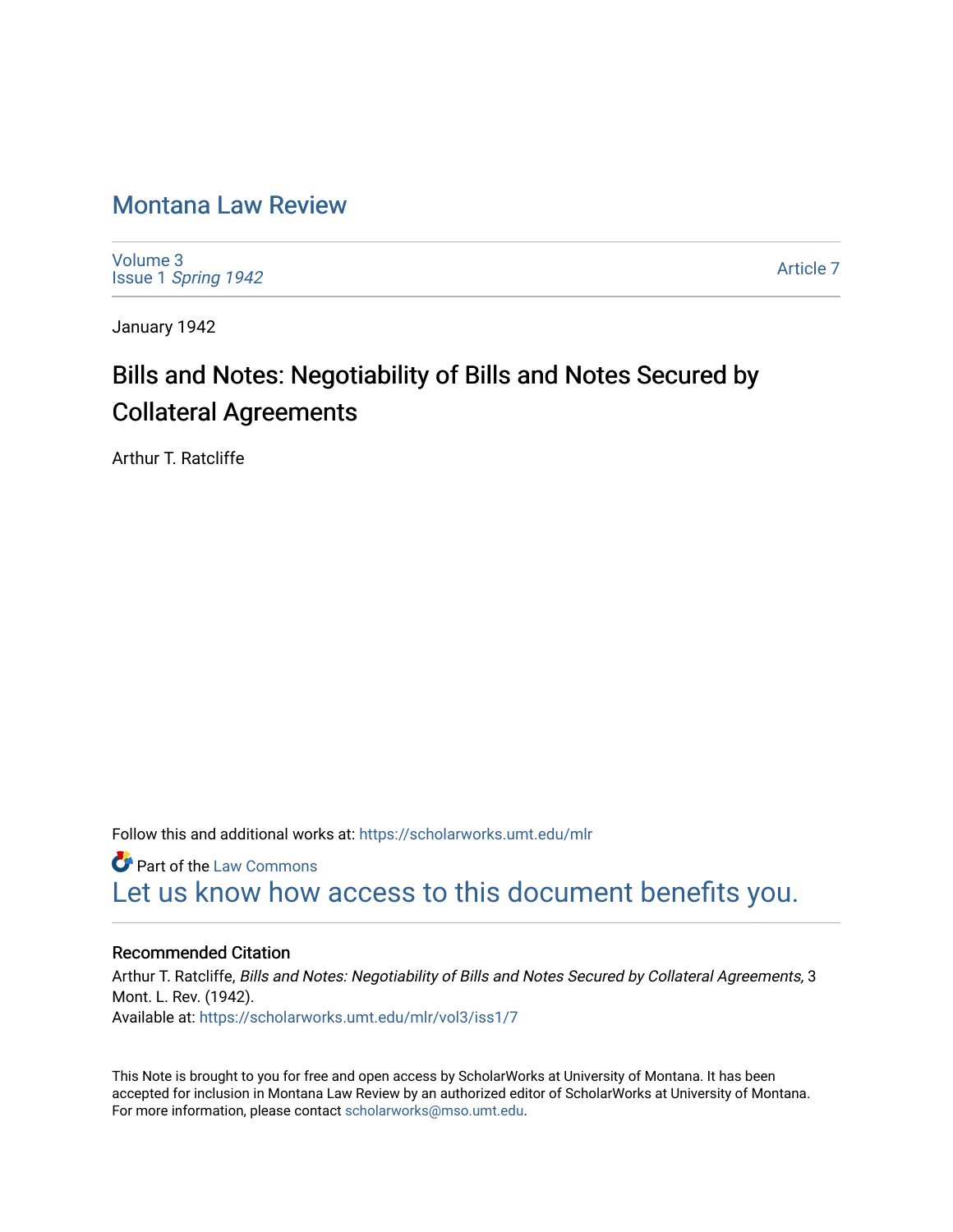Treating the latter quotation from the text as controlling, even then the case helps us little in interpreting the *Rossberg* case, or in clarifying the law as to admissions in Montana, because the Court does not suggest why the statement would not be so admissible. It admits the statement on other grounds.

It should be realized that statements which are spontaneous exclamations must automatically be admitted under principles of evidence, though statements not admissible under evidence rules should not be excluded automatically if there is agency involved. The authority of the agent to make such statements, not merely to do the act in connection with which the statements are made, should be inquired into to determine whether or not they are admissible against the principal's interest under rules of agency law. The term *res gestae* should be wholly repudiated as a principle of agency.

It is submitted that both the legal basis for, and the authority upon which the *Callahan* rule is predicated are so questionable that the Montana Supreme Court would be justified in reexamining the entire question of an agent's admissions against his principal.

-Bill Hirst.

#### **BILLS AND NOTES: NEGOTIABILITY OF BILLS AND NOTES SECURED BY COLLATERAL AGREEMENTS**

Uncertainty and confusion exist in Montana with respect to the negotiability of instruments, otherwise negotiable, which are secured **by** collateral agreements.' The extent of the confusion can best be determined **by** comparing the Montana decisions upon the subject with the rules formulated **by** the weight of authority in other states. Clarity in presentation of those rules demands a classification of the fact situations with regard to the form of the instruments involved as follows: **(1)** Instruments containing no reference to the collateral agreement. (2) Instruments containing a mere reference to

89

<sup>&#</sup>x27;The word "secured" as used in this discussion extends not only to those situations where a collateral agreement is given as security for payment of a bill or note, but to the cases where the collateral agreement is the consideration for which the instrument is given or the transaction giving rise to it.

No attempt is made herein to analyze the cases involving the right of a transferee of a bill or note secured **by** a collateral agreement to claim as a holder in due course where the agreement shows on its face an infirmity in the bill or note or a defect in the title of the person negotiating it.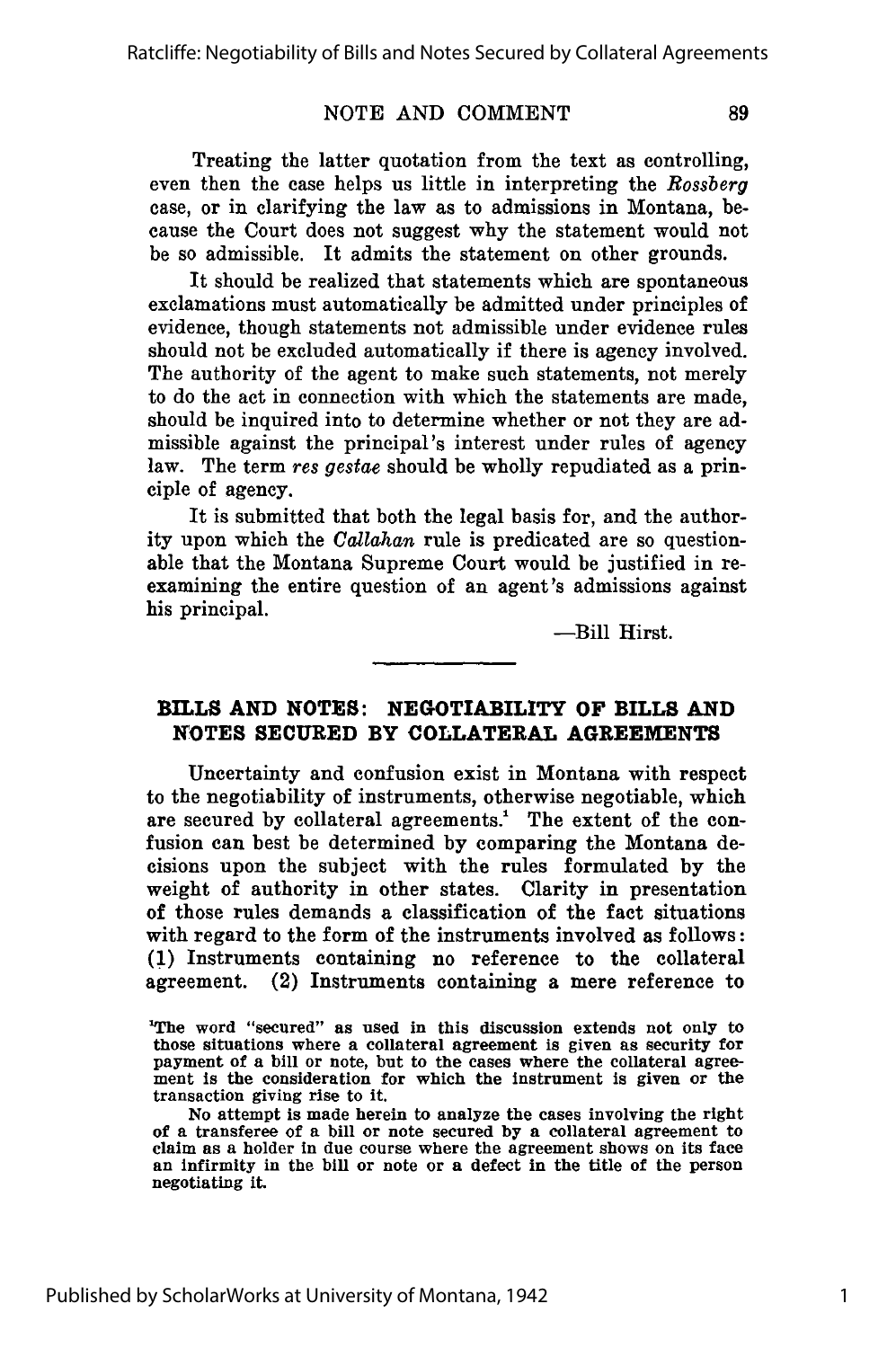the collateral agreement. **(3)** Instruments containing upon their face statements that they are "subject to" the collateral agreement, or containing words of similar import. (4) Instruments which incorporate into their terms the conditions of the collateral agreement.

In the cases where a bill or note was secured **by** a collateral agreement without reference thereto the courts have generally held the instrument negotiable.' Though all of the states have adopted the rule of construction that several contracts relating to the same matters, between the same parties, and made as parts of substantially one transaction, should be construed together, the courts have steadfastly maintained that, in the absence of a reference to the collateral agreement upon the face of a bill or note, they shall remain separate instruments for the purpose of determining negotiability.<sup>8</sup>

The weight of authority holds an instrument negotiable which contains upon its face a mere reference to a collateral agreement as the consideration for which it was given, the transaction out of which it arose, or the security for payment of the debt.' In one case the note recited that "This note, including all installments thereof of even date herewith, is identified with a conditional sales agreement covering a certain motor vehicle"'; in another case a rent note recited "Value" received in rent for store No. 443 Camp Street for month of April, 1920, as per lease this date"<sup>\*</sup>; in still another case a

'Hayward Lumber **&** Investment Co. v. Naslund **(1932) 125** Cal. **App.** 34, **13** P. **(2d) 775;** Baird v. Meyer **(1927) 55 N. D. 930, 215 N.** W. 542, **56 A.** L. R. **175.**

8George **A.** Hubbard v. Robert B. Wallace Co. **(1926)** 201 Ia. 1143, **208 N.** W. **730; 10 C. J. S.,** *Bills and Notes,* §44(b).

'Williamson v. Craig **(1927)** 204 Ia. **555, 215 N.** W. 664; Davis v. Union Planters Nat. Bank & Trust Co. **(1937) 171** Tenn. **383, 103 S.** W.(2d) 579. And for an unusual extension of the rule see the case of Camp<br>v. Dallas Nat. Bank of Dallas (1931) 36 S. W. (2d) 994. 7 Am. JUR.,<br>Bills and Notes, §112; 3 R. C. L., Bills and Notes, §110 and §112.

A statement on the face of an instrument that it is payable *according* to the tenor of a collateral agreement is generally held a mere ref- erence. Campbell v. Equitable Securities Co. **(1902) 17 Colo. App.** 417, **68** P. **788.** *Contra:* People v. Gould **(1932)** 347 Ill. **298, 179 N. E.** 848 (The words "according to" were held equivalent to the words "subject

to" and rendered the note nonnegotiable.).<br>Slaughter v. Bank of Bisbee (1916) 17 Ariz. 484, 154 P. 1040 (Ref-<br>erence to "contract of even date" was written on face of note; held<br>negotiable.); Utah Irr. Co. v. Allen (1924) **37 A.** L. R. **651.**

'Trice v. People's Loan **&** Investment Co. **(1927) 173** Ark. **1160, 293 S.** W. **1037.** *Contra:* Hamilton v. Vero Beach Reserve Mortgage Co. **(1932) 107** Fla. **65,** 144 So. **362** (Words "identified with" held equivalent to the words "subject to."). The subject of the words "subject to."). The subject of  $\mathbb{R}$  and  $\mathbb{R}$  and  $\mathbb{R}$  and  $\mathbb{R}$  and  $\mathbb{R}$  and  $\mathbb{R}$  and  $\mathbb{R}$  and  $\mathbb{R}$  and  $\mathbb{R}$  and  $\mathbb{R}$  and

102 So. **325.** *Accord:* International Finance Co. v. Northwestern Drug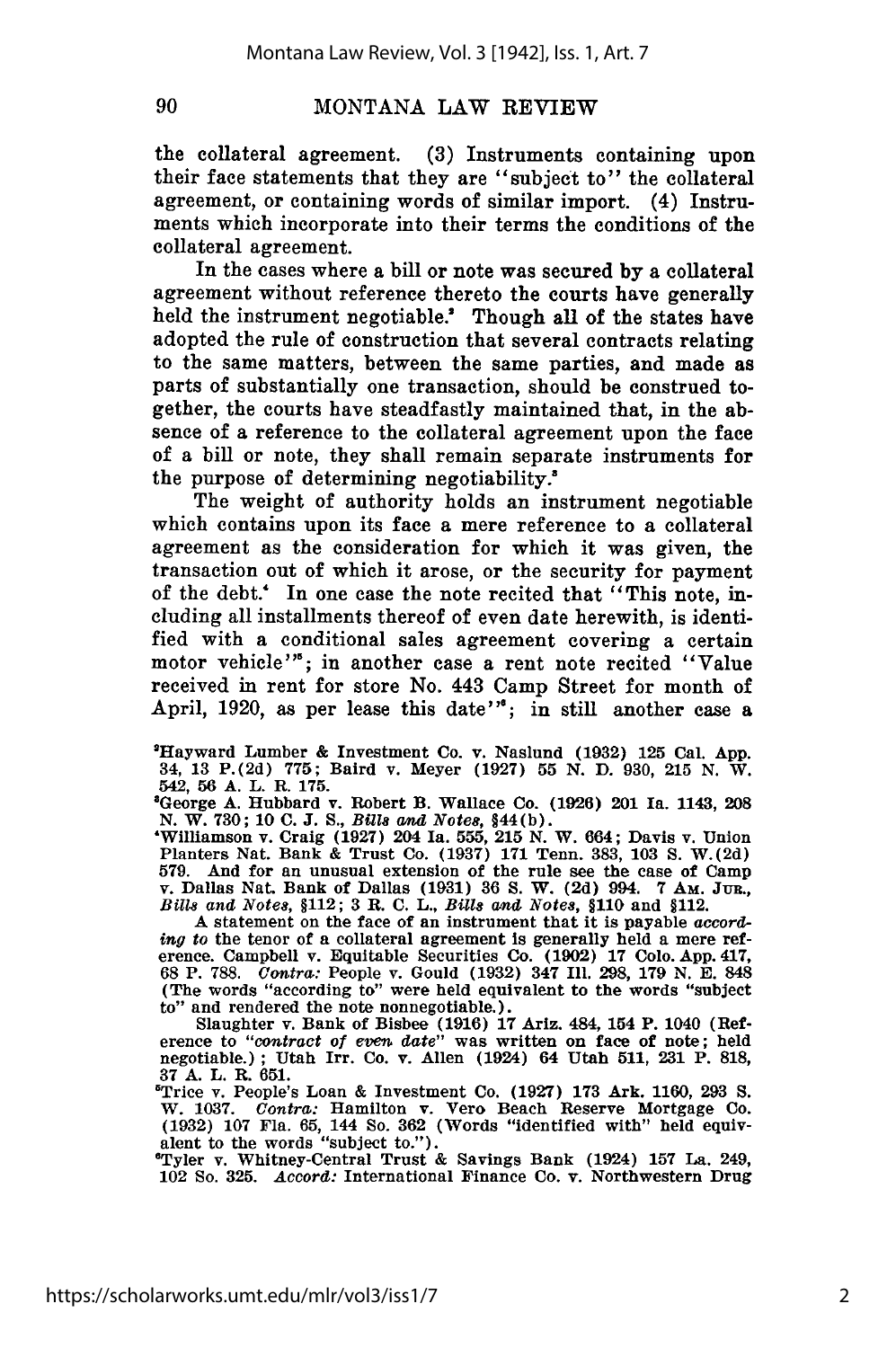bill of exchange recited on its margin "Trade Acceptance. The obligation of the acceptor of this bill arises out of the purchase of goods from the drawer.'" In each case the court held that the terminology used constituted a mere reference to the collateral agreement, the instruments remaining negotiable.

If reference is made to a collateral agreement by writing upon the face of a bill or note the words "subject to," or words of similar import, the instrument is nonnegotiable under the almost universal rule.' But, in order to render a bill or note subject to the collateral agreement, the words used must show clearly and unequivocally that the drawer or maker intended to burden the instrument with the conditions of the security. The tendency of the courts since the Negotiable Instruments Law has been to construe bills and notes in favor of negotia-

Co. **(D. C., 1922) 282** Fed. **920;** Culbreath v. Guiterman, Rosenfield **&** Co. **(1927) 217** Ala. **259, 115** So. **303.** Contra: Continental Bank **&** Trust Co. v. Times Publishing Co. **(1917)** 142 La. **209, 76** So. **612,** L. R. A. 1918B, 632 ("as per", "in accordance with ", and "subject to" given same effect); International Finance Corp. v. Calvert Drug Co. (1924) 144 Md. 303, 124 A. 891, 23 A. L. R. 1162.

7McCornick **&** Co., Bankers v. Gem State Oil **&** Products Co. **(1923) 38** Idaho 470, 222 P. **286,** 34 **A.** L. **R. 867.** *Accord:* International Finance Co. v. Northwestern Drug Co., *supra* note **6;** First Bank of Marianna v. Havana Canning Co. (1940) **......** Fla **....... , 195** So. **188;** Arrington v. Mercantile Protective Bureau, Inc. (Tex. Civ. **App., 1930) 15 S.** W.

**(2d) 663.** 8Words "subject to" on face of instrument: Verner v. White **(1926)** <sup>214</sup> Ala. **550, 108** So. **369;** Musto v. Grosjean **(1929) 208** Cal. 453, **281** P. 1022; Gaines v. Fitzgibbons **(1929) 168** La. 260, 121 So. **763;** Fayette**ville Bldg.** & Loan Ass'n. v. Crouch (1934) **115** W. Va. **651, 177 S. E. 532.**

Words of similar import as the words "subject to": Commercial Credit Co. v. Seymour Nat. Bank **(1938) 105 Ind.** 524, **15 N. E. (2d) 118** (Note recited "This note is deposited **...** under the provisions of a certain trust indenture . **. .** . This note to be valid must bear the Trustee's certificate of authentication.") **;** First Nat. Bank in Salem v. Morgan (1930) **132** Ore. 515, 284 P. **582; 3** R. **C.** L., *Bills and Notes,* §69.

If a bill or note recites that its *maturity shall be in conformity* with the terms of a collateral agreement, the weight of authority holds the instrument nonnegotiable. Westlake Mercantile Finance Corp. v. Merritt (1928) 204 Cal. 673, 269 P. 620, 61 **A.** L. **R.** 811; First Nat. Bank of Statesville, N. C. v. Power Equipment Co. (1930) 211 Ia. 153, 233 N. W. 103; Lane Co. v. Crum (Tex. Civ. App., 1927) 291 **S.** W. 1084. *Contra:* Heller v. Cuddy (1927) **172** Minn. 126, 214 N. W. 924.

**A** few jurisdictions distinguish between situations where the words "subject to" or words of similar import are inserted in the body of the bill or note and where the same words are written over or around the body of the instrument. Newman v. Schwarz (1934) 180 La. 153, **156** So. **206.**

There is a tendency of the courts to hold an instrument negotiable which is subjected to the terms of a collateral agreement, if those terms are not incompatible with negotiability. Krause v. Lehigh Valley Coal Co. **(1939) 172** Misc. 2, 14 **N.** Y. **S. (2d) 206.**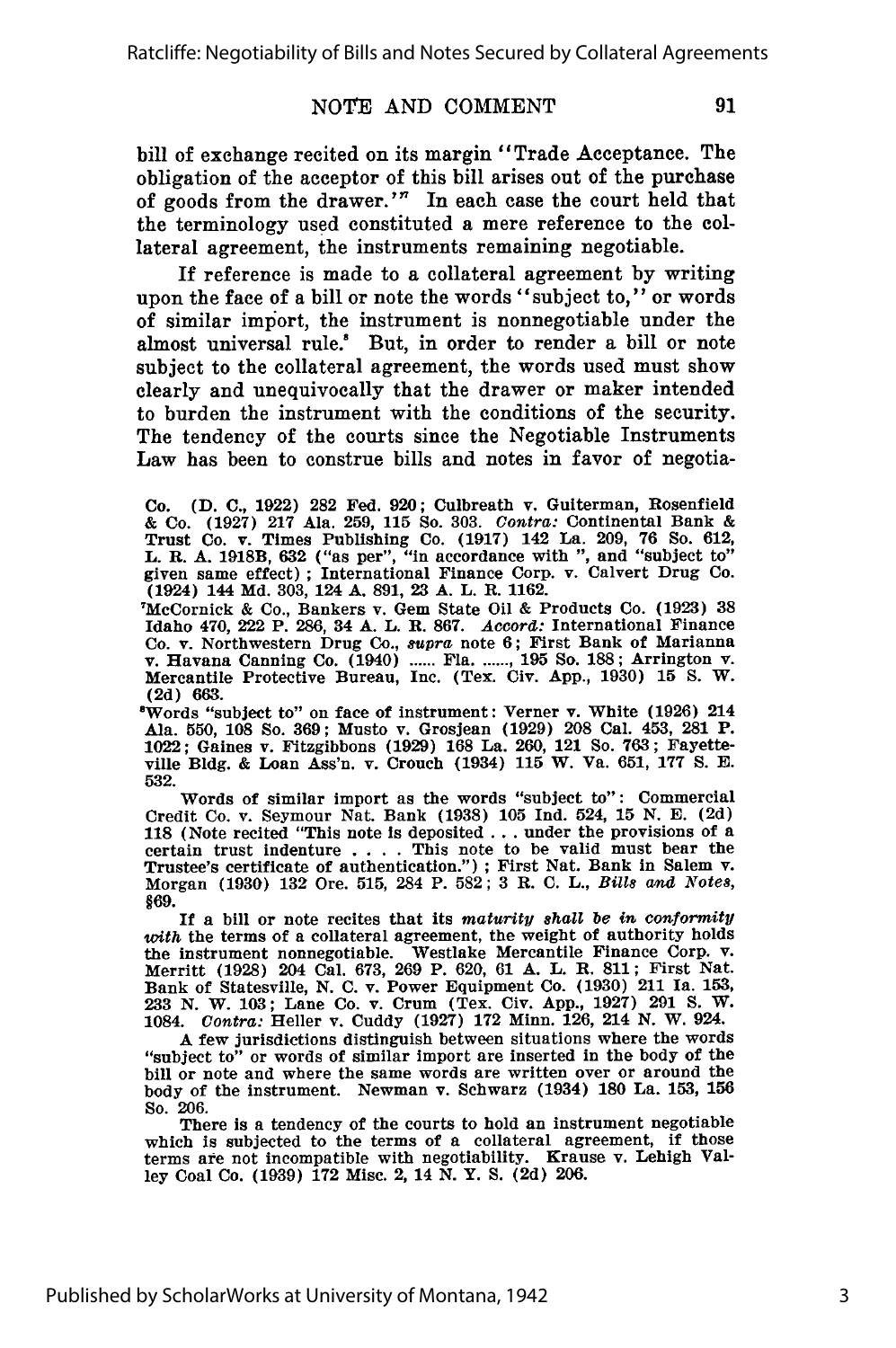bility, resolving all doubts accordingly.! In the case of *Lubin v. Pressed Steel Car Co.'* an instrument was held negotiable which recited that it was "issued under and **.** .. secured by an Indenture... to which reference is hereby made for a statement of the rights of the holders . . . ", the court going as far as reason and precedent would allow to favor negotiability.

If the provisions of a collateral agreement are incorporated bodily into the terms of an instrument otherwise negotiable, and are of such character that they render the order or promise conditional or uncertain, there is no doubt that the negotiability of the instrument is destroyed." The weight of authority holds an instrument nonnegotiable which provides that the conditions of a collateral agreement "shall be incorporated," or other words to that effect." However, the tendency of the courts today is to hold instruments negotiable which incorporate **by** reference the conditions of a collateral agreement, if those conditions are not incompatible with negotiability.<sup>18</sup> It is submitted that the weight of authority rule is the better. The principle is undisputed that a negotiable bill or note must carry upon its face the entire contract of the parties thereto, and it is impossible to say that the principle is complied with where the instrument upon its face requires the owner or holder to take note of the terms and conditions of another agreement to ascertain the complete order or promise."

The rules discussed apply with equal effect whether a bill or note is secured by a mortgage on real estate," a chattel mort-

"Kerr v. Staufer (1927) **52 S.** D. 223, **217** N. W. 211.

"Gerrish v. Atlantic **Ice** & Coal Co. **(1935) 80** F.(2d) 648; Mortgage Bond Co. v. Stephens (1937) 181 Okla. 182, **72** P.(2d) 831.

<sup>&#</sup>x27;McCornick **&** Co. v. Gem State **Oil &** Products Co., supra note **7;** First Nat. Bank in Salem v. Morgan, *8upra* note **8; 10 C. J. S.,** *BiU8 and* Note8, **§42(c).**

**<sup>&</sup>quot;°(1933)** 146 Misc. 462, **263 N.** Y. **S.** 433. The instrument involved in this case was a corporate bond; but it is now settled that the rules as to the negotiability of bills and notes are applicable to bonds of all kinds. **BRANNAN, NInOTIABLE INSTRUMENTS LAW** (6th ed. **1938), §1, p. 107; SMITH & MOORE, CASES ON** BILLS **AND** NOTES (4th ed.), footnote **p. 1.**

<sup>&</sup>quot;Detroit Trust Co. v. Detroit City Service Co. (1932) 262 Mich. 14, 247 N. W. 76 (Note referred to trust deed "as though i were recited here.<br>in."); King Cattle Co. v. Joseph (1924) 158 Minn. 481, 198 N. W. 798<br>Contra: Ferring v. Verwey (1930) 200 Wis. 631, 229 N. W. 46. For a<br>complete discuss complete discussion of the doctrine of incorporation see 13 NOTRE DAME L. R. 133.

<sup>&#</sup>x27;"For further discussion of the subject see 104 A. L. R. 1378; **75 A.** L. R. 1210; 45 A. L. R. 1074. The California law is digested in 22 CALIF. L. REV. **677.**

<sup>&</sup>quot;First Nat. Bank of Birmingham v. De Jernett (1935) 229 Ala. 564, **159** So. 73.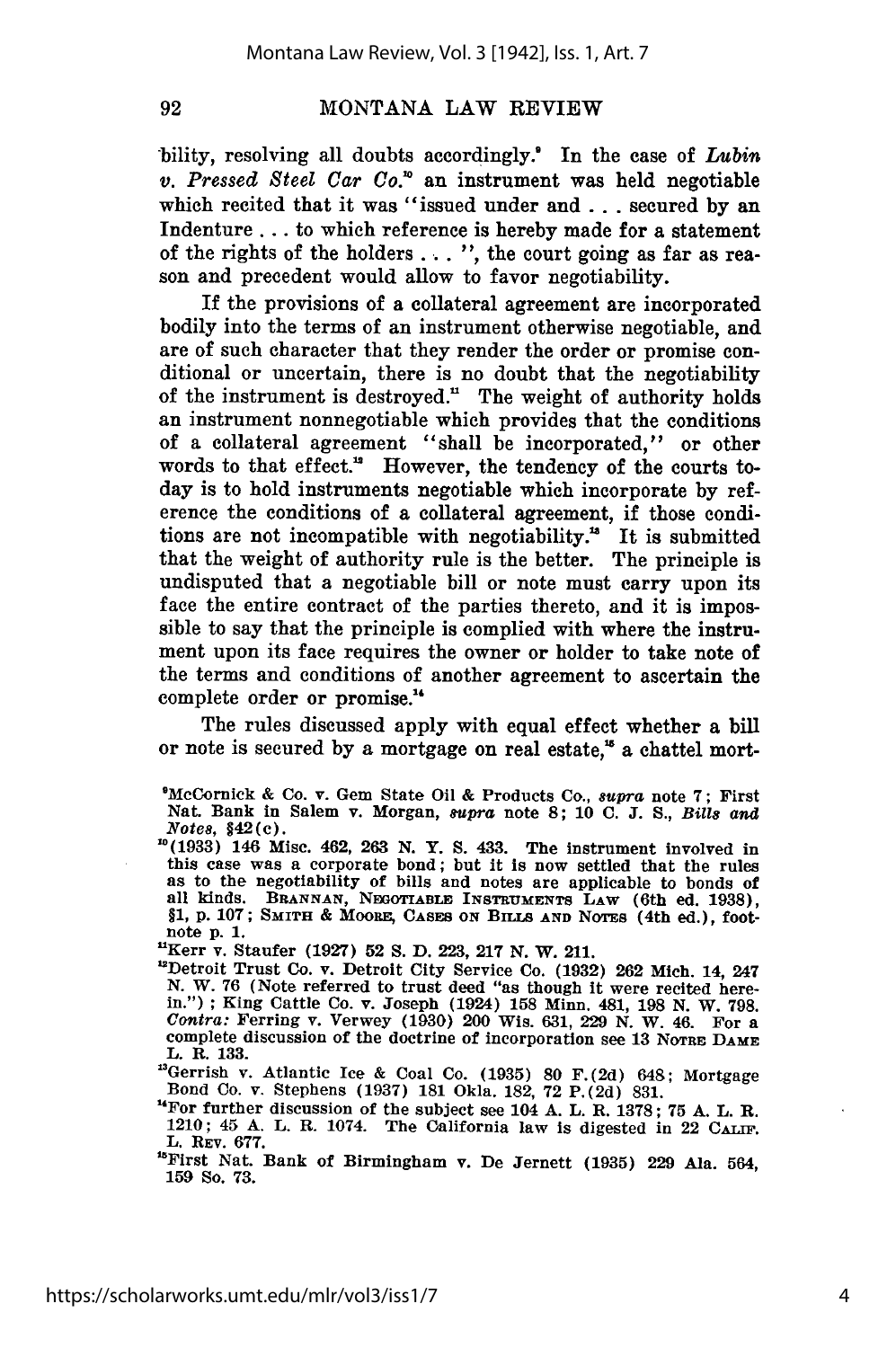gage,<sup>16</sup> a deed of trust,<sup>17</sup> a conditional sales contract,<sup>18</sup> an escrow agreement," a pledge agreement," or other type of collateral contract."

In Montana the controversy as to the effect of the execution of a collateral agreement upon the negotiability of a bill or note originated with the case of *Cornish v. Woolverton*,<sup>22</sup> decided in 1905. In that case the note recited "This note and these coupons **. . .** are secured by mortgage of even date herewith, **.... "** The mortgage contained provisions for the payment by the mortgagor of taxes, liens and incumbrances, and insurance premiums upon the premises mortgaged, and stated that, upon default in the payment thereof, the mortgagee should pay the charges and add the amount so paid to the debt secured. The note was held nonnegotiable. The court reasoned that the note and mortgage constituted a single contract under the rule of construction declared by the Civil Code" that several contracts relating to the same matters and executed at substantially the same time must be taken together, that the promise to pay was burdened with the conditions of the mortgage as to anyone taking the note with notice of the mortgage, and that the mere reference upon the face of the note sufficed to put every holder thereof upon notice of the mortgage, *ipso facto* destroying the negotiability of the note.

In the case of *Buhler et al. v. Loftus et al.,"* decided in 1917, a note, otherwise negotiable, was secured by a mortgage upon realty; subsequently the payee indorsed the note without recourse and transferred it and the mortgage to the defendant by a written assignment. No reference to the mortgage appeared upon the face of the note. The maker of the note sued to cancel it and the mortgage for the alleged fraud of the payee. The note was held nonnegotiable in the hands of the defendant transferee, the court stating that

"It did **...** not come into his hands as a courier without

"Cook v. Parks **(1933)** 46 Ga. **App.** 749, 169 **S. E. 208.** '

"Legal Loan **&** Investment Ass'n. v. Arnold (1941) **......** Mo **........ 150 S.** W. **(2d)** 544; Shawano Finance Corp. v. Julius (1934) 214 Wis. **637,** 254 **N.** W. **355.**

"Williams 2 v. Silverstein **(1931) 213** Cal. **269,** 2 P. **(2d) 165.** Jewell v. Norrell (1941) **65** Ga. **862, 16 S. E.(2d) 797.**

"Newman v. Schwarz, *supra* note **8** (rent note) **;** First Nat. Bank in

Salem v. Morgan, *supra* note **8** (stock subscription contract) **;** Coleman v. Valentin **(1917) 39 S. D. 323,** 164 **N.** W. **67** (land contract); Mc-Carty v. Allen (Tex. Civ. **App., 1938) 113 S.** W.(2d) 974 (vendor's lien).

**'32** Mont. 456, **81** P. 4, **108** Am. St. Rep. **598.**

'Civil Code **1895, §2207;** R. **C.** M. **1935, §7533. "53** Mont. 546, **165** P. **601.**

5

TCommercial Credit Co. v. Seymour Nat. Bank, *supra* note **7.**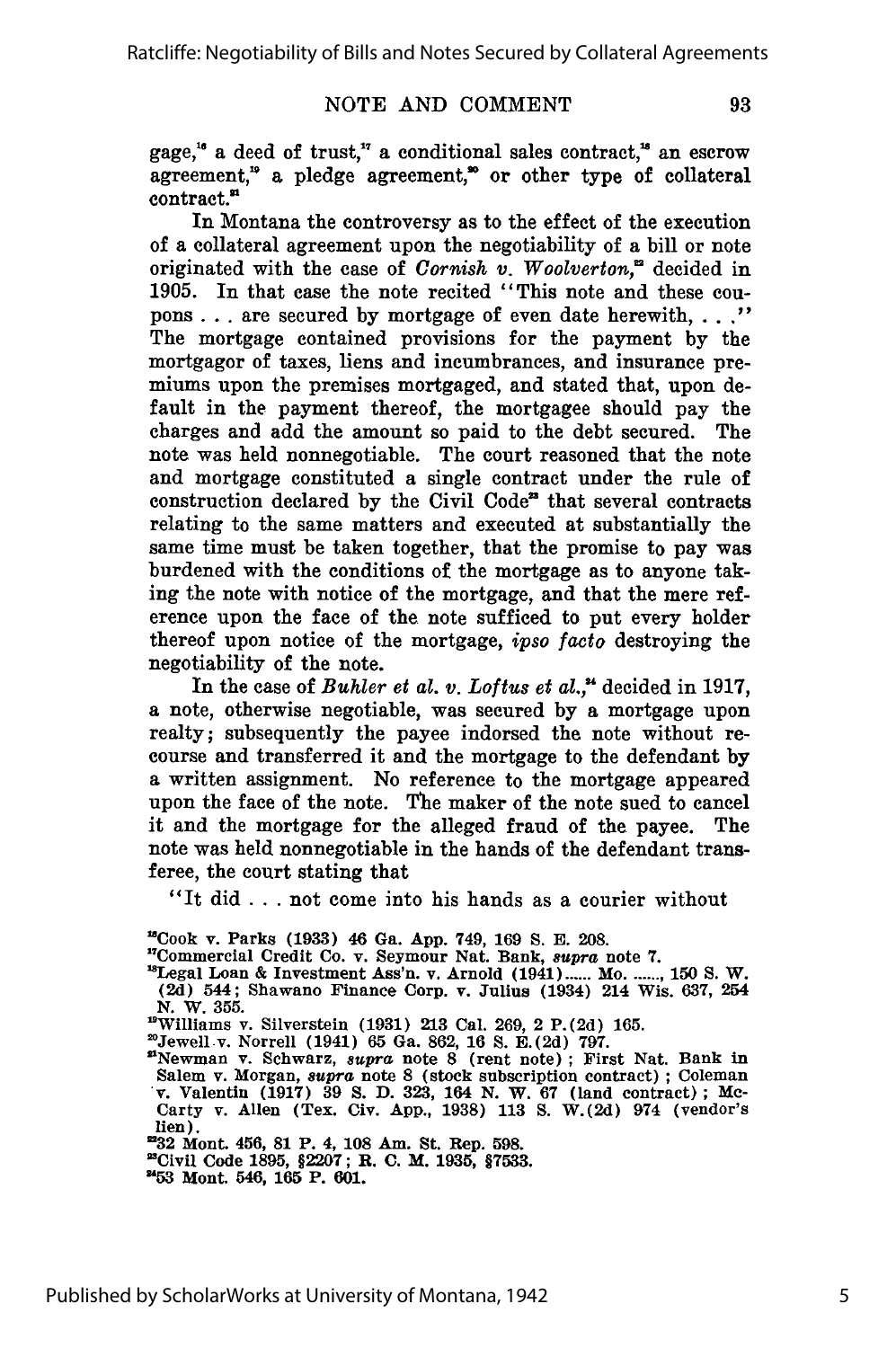luggage, but as a nonnegotiable instrument, subject to all equities existing in favor of J. M. Buhler (plaintiff) at the time he (defendant) received it."

The decision turned upon the provision of the Civil Code<sup>25</sup> that the recovery of a debt or the enforcement of a right secured by a mortgage must be by foreclosure of the mortgage. The court reasoned that a note secured by a mortgage was nonnegotiable in the hands of one who took it with notice of the mortgage, that the written assignment of the note and mortgage gave the transferee sufficient notice of the mortgage, and that the defendant took the note as a mortgage note, collectible only by foreclosure, contrary to the inherent character of a negotiable instrument. Noteworthy is the fact that the court said its decision was based upon the express holding of the *Cornish* Case, although the court in the *Cornish* Case refused to discuss the section of the statute which was held controlling in the *Buhler* Case.

The court in *Buhler v. Loftus* did not decide what the rights of a subsequent indorsee of the note without notice of the mortgage would be. This question remained unanswered until the decision in the case of *Wood v. Ferguson et* al." in 1924, which case reaffirmed the rule of the *Buhler* Case to the extent that it held a note nonnegotiable in the hands of an indorsee with notice of the mortgage security, but added that, if the instrument were indorsed by him to one who had no knowledge of the mortgage, the latter could claim as a holder in due course. The decision is worthy of note because the court for the first time applied the test of notice of the mortgage to determine the position of the transferee as a holder in due course, instead of to determine the negotiability of the note. But, in *Barnes et* al.  $v.$  Rowles et  $al.$ <sup>7</sup> decided in 1929, the court, in determining that the defendant payee was not liable as indorser of a note which he had indorsed in blank and delivered with an assignment of the mortgage to plaintiffs, held the *Cornish* and *Buhler* cases decisive, saying that "Under the authorities cited, the notes are nonnegotiable. **"**

Summarizing these decisions, we must conclude: (1) An instrument secured by a mortgage is burdened with the conditions of the mortgage in the hands of anyone who has knowledge of its existence, whether the knowledge is acquired by a reference upon

<sup>&#</sup>x27;Revised Codes 1907, §6861; R. **C.** M. **1935, §9467.**

**<sup>&</sup>quot;71** Mont. 540, **230** P. **592.**

<sup>&</sup>quot;84 Mont. **393, 276** P. **15, 79 A.** L. R. **717.** The cause of action in this case arose before the **1923** amendment, *infra* in body of article, went into effect.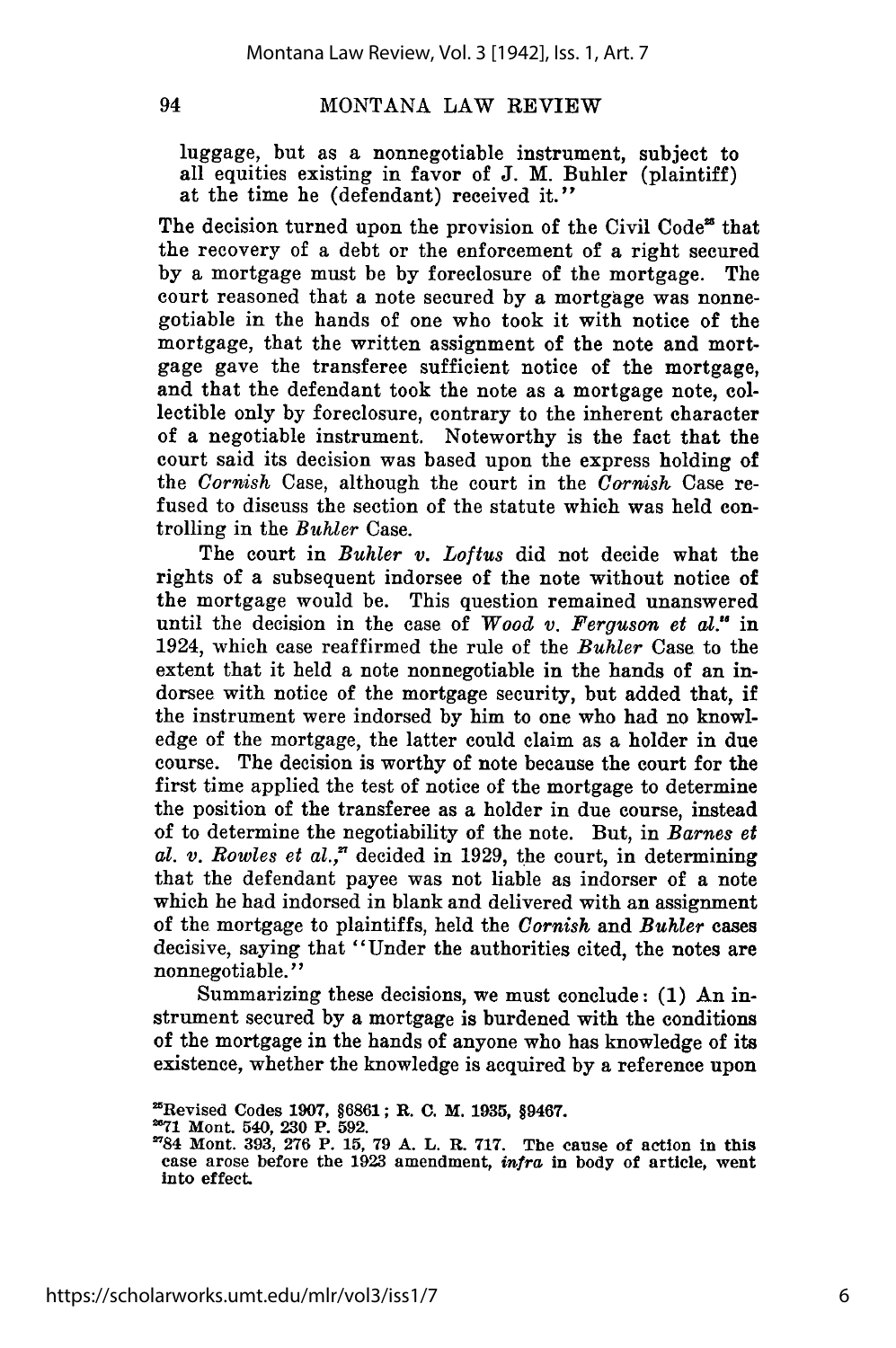the face of the instrument or **by** actual notice where no reference is made to the collateral agreement. (2) An instrument which is nonnegotiable in the hands of one with notice of the mortgage may be held negotiable in the hands of a subsequent indorsee without notice of the mortgage.

The immediate result of the decisions in the *Cornish* and *Buhler* cases was a commercial dilemma; if a bill or note was secured **by** a collateral agreement, there was a grave possibility that it would be held nonnegotiable even though it did not refer to the security; on the other hand, the absence of collateral security increased the difficulty of discounting the instrument. Apparently intending to remedy that situation, the legislature in **1923** amended the Revised Codes of **1921,** Section 8412, **by** adding subdivision **5** which provides:

"An instrument otherwise negotiable in character is not affected **by** the fact that it was at the time of the execution or subsequently secured **by** mortgage on real or personal property."

It is submitted that the amendment clarifies the situation in but one important aspect: It should prevent further application, in the determination of the negotiability of an instrument secured **by** a mortgage, of the statutory requirement that every debt secured **by** mortgage shall be enforced **by** foreclosure. But, consider the questions, all judicially unanswered at present, which may reasonably be expected to arise in applying the amended statute. Should an instrument which contains no reference to a mortgage given to secure it now be held negotiable in the hands of a person who takes it with knowledge of the mortgage **?'** What will be the effect upon the negotiability of a bill or note of a mere reference therein to a mortgage? What effect has a reference which subjects the instrument to a mortgage? What of a reference which incorporates into the instrument the terms of a mortgage? Does the amendment apply regardless of the form of the mortgage, or must the security adhere to the statutory form of mortgage? Are the rules formulated with respect to mortgage instruments applicable in determining the negotiability of instruments secured **by** other forms of collateral agreements? A careful analysis of the phraseology of the **1923** amendment leads to the conclusion that, regardless of the intention of the legislature, the amendment fails to provide a ready answer to these relevant questions.

<sup>&#</sup>x27;See Barnes v. Rowles, *supra* note **27,** containing indecesive dictum that "The amendment was evidently made for the purpose of obviating the result of the decisions" in the Cornish and Buhler cases.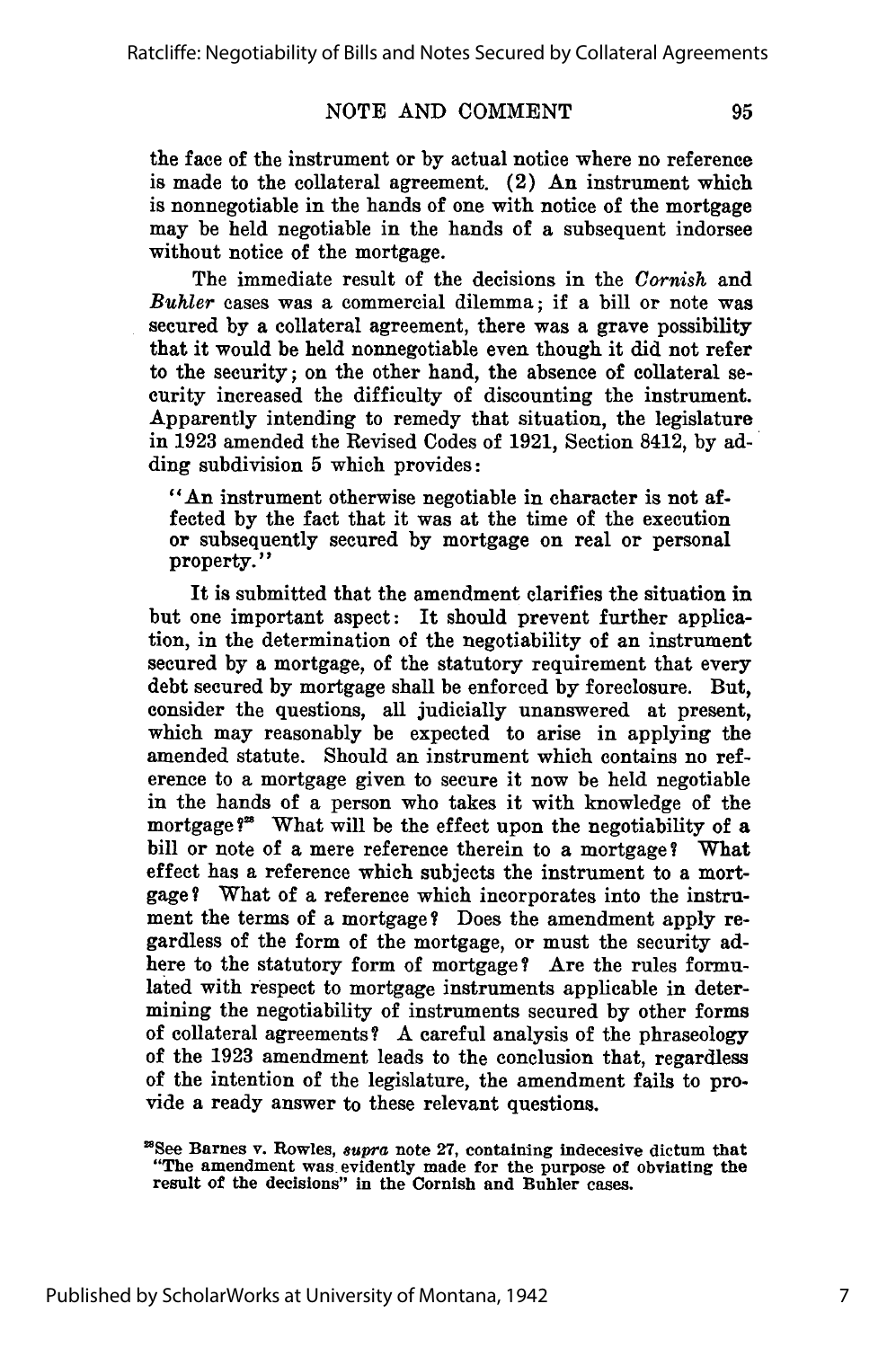96

#### MONTANA LAW REVIEW

It is submitted, therefore, that the rule of the *Cornish* Case remains unaltered, and future decisions upon the subject must turn entirely upon the acceptance or rejection of the *sine qua* non of that decision-upon the effect to be given the statutory p.ovision that "Several contracts relating to the same matters, between the same parties, and made as parts of substantially one transaction, are to be taken together, '<sup>120</sup> in the determination of the negotiability of bills and notes secured by collateral agreements. It must be remembered that the law of negotiable instruments arose and developed as an inherent part of the law merchant, that the Negotiable Instruments Law was substantially a copy of the English Act which codified the law merchant, and that the Negotiable Instruments Law, the purpose of which was to secure uniformity of holdings throughout the United States, has been adopted by the state of Montana.<sup>80</sup> So, although a bill or note and a collateral agreement executed to secure it must be construed together in conformity with the statutory rule of construction, the negotiability of the instruments and the status of the indorsee thereof as a holder in due course should be determined solely by the rules stated by the Negotiable Instruments Law. Only by properly blending the precedents of the law merchant with the requirements of modern commercial enterprise can workable rules be formulated to determine the negotiability of instruments secured by collateral agreements. The present rules in this state are definitely unsatisfactory, and it is to be hoped that the situation will be promptly remedied by legislative enactment or judicial interpretation overruling the decision of the *Cornish* Case and establishing the following principles: (1) A bill or note, otherwise negotiable, should not be held nonnegotiable simply because it is secured by a collateral agreement. (2) Only when the order or promise is burdened with the conditions of a collateral agreement should the instrument be rendered nonnegotiable; an instrument which is made subject to the terms of a collateral agreement should be held nonnegotiable; an instrument which bodily incorporates the terms of a collateral agreement should be held negotiable unless the order or promise to pay is rendered conditional or uncertain; and an instrument which incorporates the terms of a collateral agreement by stating that the said terms "shall be incorporated herein," or words to that effect, should be held nonnegotiable. (3) An instrument which contains a mere reference to a collateral agreement as the consideration for which it was given, as

*"Supra,* note **23. 3iCh.** 121 **LAws OF MONTANA 1903;** R. **C.** M. **1935, §§8401-8597,** inclusive.